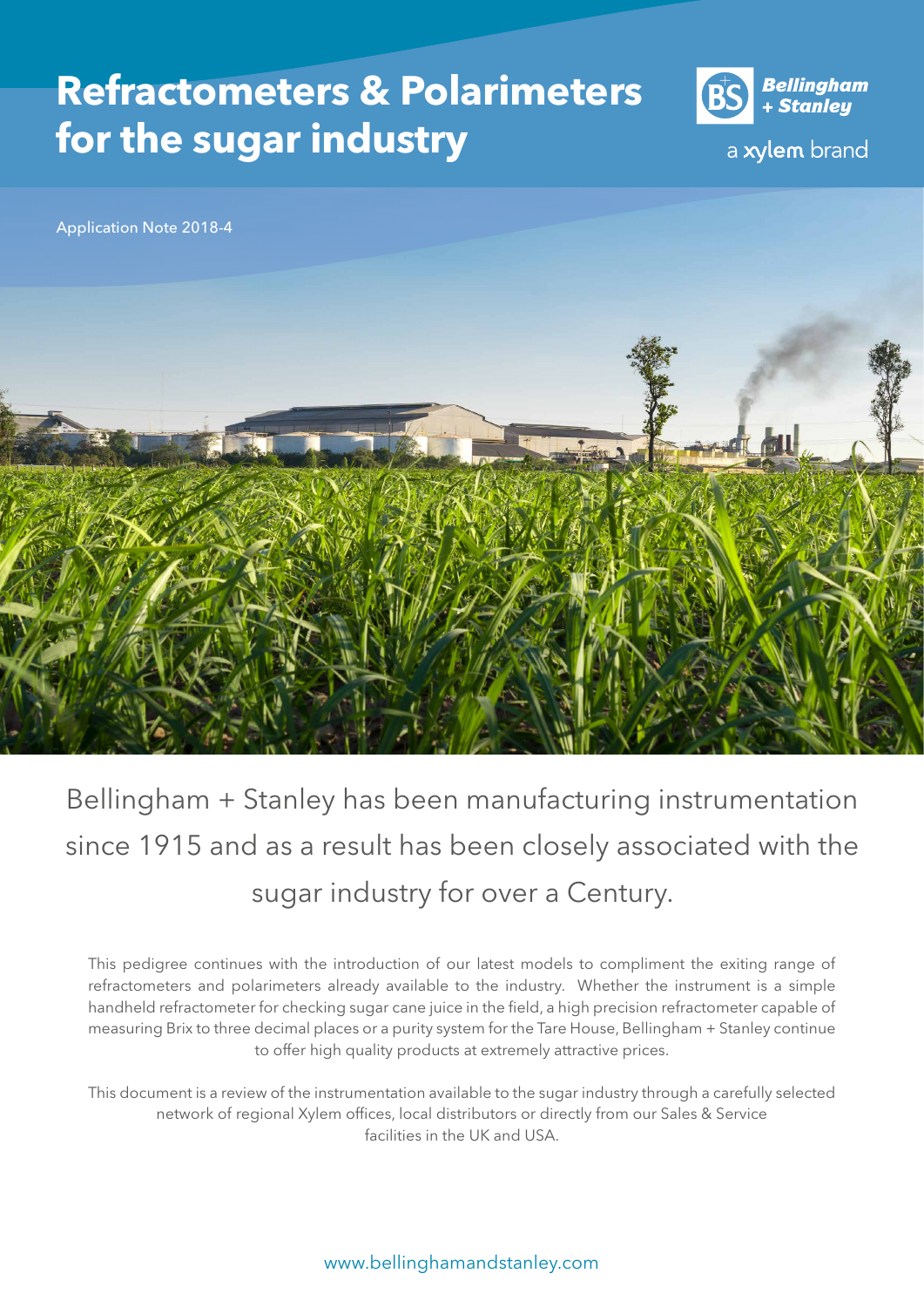# **Refractometers and Polarimeters for the Sugar Industry**



Eclipse 0-30 Brix Refractometer **Code 45-02** Eclipse 0-50 Brix Refractometer **Code 45-03** Eclipse 45-80 Brix Refractometer **Code 45-05**  Eclipse 72-95 Brix Refractometer **Code 45-06**  Eclipse Spare Illumination Flaps **Code 45-003**

### **Handheld Refractometers - Eclipse**

Handheld refractometers are used in many different industries to provide the sugar ripeness of fruits in the field or rapid concentration measurements when there is no laboratory nearby to provide a result. In fact, Bellingham + Stanley were one of the first manufactures to provide a handheld refractometer when they introduced the first "pocket" refractometer in the mid 1930's to measure sugar cane juice in the field prior to harvest.

Today, the UK manufactured Eclipse range of instruments is considered as one of the most robust instruments on the market, providing one of the clearest scale views.

- Models covering the full Brix range
- All metal construction for robustness
- Thick rubber hand-grip for easy handling and acting as a supreme thermal barrier
- IP65 rated to protect against moisture and dust
- Certificate of Calibration showing serial no. and traceability to ICUMSA/NIST



OPTi Brix 0-54 Refractometer **Code 38-02** OPTi Brix 40-95 Refractometer **Code 38-33** OPTi Brix 0-85 Refractometer **Code 38-84** OPTi Brix 0-95 Refractometer **Code 38-A1** OPTi Ethanol 0-20 Refractometer **Code 38-39**

## **Handheld Refractometers - OPTi®**

The most convenient method of obtaining sugar juice measurements in the field is by way of the OPTi digital handheld refractometer due to its small size, robustness and ease-of use. Automatic temperature compensation provides for high precision measurement across part or all of the sugar range without the need to take ambient or sample temperature in to consideration; providing a Brix accuracy to +/- 0.2 Brix every-time.

- Small "hand-print" for easy carriage in the field
- Tough ABS case with stainless steel prism dish and rubberised keypad for longevity
- Temperature compensated Brix scales including a 0-95 version
- Ethanol 0-20% model with ethanol based ATC for added precision
- IP65 rated to protect against moisture and dust
- Certificate of Calibration showing serial no. and traceability to ICUMSA/NIST



RFM712-M 0-50 Refractometer **Code 19-00** RFM732-M 0-100 Refractometer **Code 19-10** RFM742-M 0-100 Brix Refractometer (2-dp) **Code 19-20** Waterproof Power Supply (IP65) **Code 55-250**

#### **Digital Refractometer - RFM700-M Series**

Offering automatic temperature compensation and a choice of measurement range and accuracy, the RFM700-M series of instruments is ideal for use in the sugar industry for measuring all kinds of sugars and at any part of the process. Now having many features in common with the top selling RFM300 series instruments, the RFM700-M instruments offer excellent value for money where temperature control is not required. A password protected setup menu provides additional software facilities such as a delay time before reading to allow for sample stabilisation and span calibration. The RFM700-M models have full connectivity via USB, Ethernet & serial RS232 for print functions or for connecting to a polarimeter as part of a low cost purity system.

- Simple to use refractometers for laboratory, mill, refinery or factory
- Automatic temperature compensated models capable of 2 d.p. across 0-100 Brix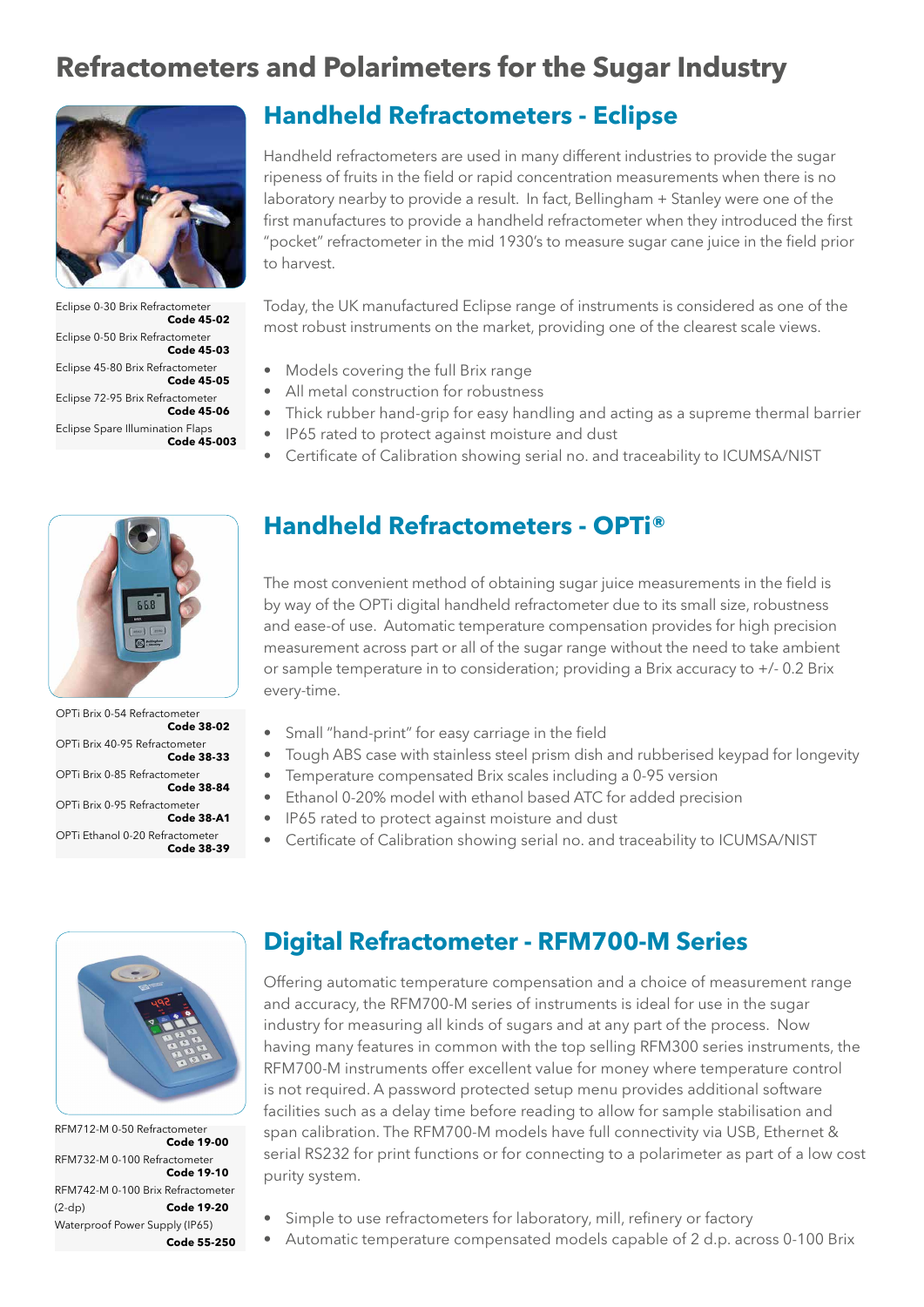

RFM330-T touchcreen Refractometer **Code 19-30**

RFM340-T touchscreen Refractometer **Code 19-40**

RFM330-M keypad Refractometer **Code 19-35**

RFM340-M keypad Refractometer **Code 19-45** 75mm funnel flow (fitted to RFM300) **Code 26-53**



| ADS435 standard Saccharimeter<br>(589nm)                     | <b>Code 37-25</b> |
|--------------------------------------------------------------|-------------------|
| ADS455 standard Saccharimeter<br>(589nm with XPC) Code 37-45 |                   |
| ADS438 NIR standard Saccharimeter<br>850nm)                  | Code 37-85        |
| ADS435 Flow 200 Saccharimeter<br>(589nm)                     | <b>Code 37-27</b> |



### **Digital Refractometer - RFM300 Series**

The RFM300 can be considered as the ultimate refractometer for the sugar industry. Latest RFM300 models come with either a touchscreen or tactile keypad user interface and feature internal Peltier temperature control devices that respond extremely rapidly to differing sample temperatures. Like the RFM700-M, the sapphire prism is housed in a flat stainless steel dish but with a non-contact sample presser that requires no cleaning between samples. Funnel flow-through versions available.

- Brix, RI, Sucrose SG in single or dual scale display formats
- 3 decimal place Brix between 0-20 (then 0.01 resolution 20-100)
- Peltier temperature control to 0.05 °C
- SMART temperature stability to ensure the highest precision measurement
- USB, Ethernet & RS232 connectivity for versatile factory or laboratory installation
- 8000 stored readings with audit trail of user and instrument configuration

## **Saccharimeters & Purity Systems - ADS Series**

The latest ADS400 Series saccharimeters offer cost effective POL measurement with on-board sugar Purity for use in the sugar industry Tare House, factory or quality control laboratory. For rapid measurement in the Tare House or factory, ATC models are recommended but for those ultra-high precision measurements in the laboratory, instruments with XPC Technology offer low maintenance, on-board Peltier temperature control. All measured results are clearly visible on the instruments 4" (10cm) colour display with up to 8000 readings being stored, viewed and output to LIMS via csv or latest XML output. Standard lab versions with or without XPC Technology and funnel flow-through, ATC packages are available.

- LED light source (NIR or 589nm) and interference filter for easy maintenance
- Continual measurement and display of all parameters
- On-board, editable Purity calculations via simple Methods system
- ADS480 NIR versions available for lead-free measurement

## **Certified Reference Materials**

Production facilities throughout the world rely on refractometers and polarimeters for quantity and quality control. No matter what the make or type of instrument, results are only as good as the calibration regime behind the measurement. Good laboratory practice (GLP) dictates that instruments should be kept in good working order, with regular calibration using traceable standards, a key part of instrument maintenance.

Bellingham + Stanley, through its UKAS accredited calibration laboratory No. 0834, offers a wide range of calibration materials for use with different instrument types and applications. These materials have been created and tested alongside Bellingham + Stanley's precision instruments but are suitable for use on other manufacturers equipment.

- Pure sucrose solutions weight/weight traceable to ICUMSA and NIST
- Long life, low Brix value, aqueous AG Fluids traceable to ICUMSA and NIST
- Long life, high Brix/RI value Calibration Oils traceable to ICUMSA and NIST
	- Quartz Control Plates and Box Sets traceable to ICUMSA and PTB